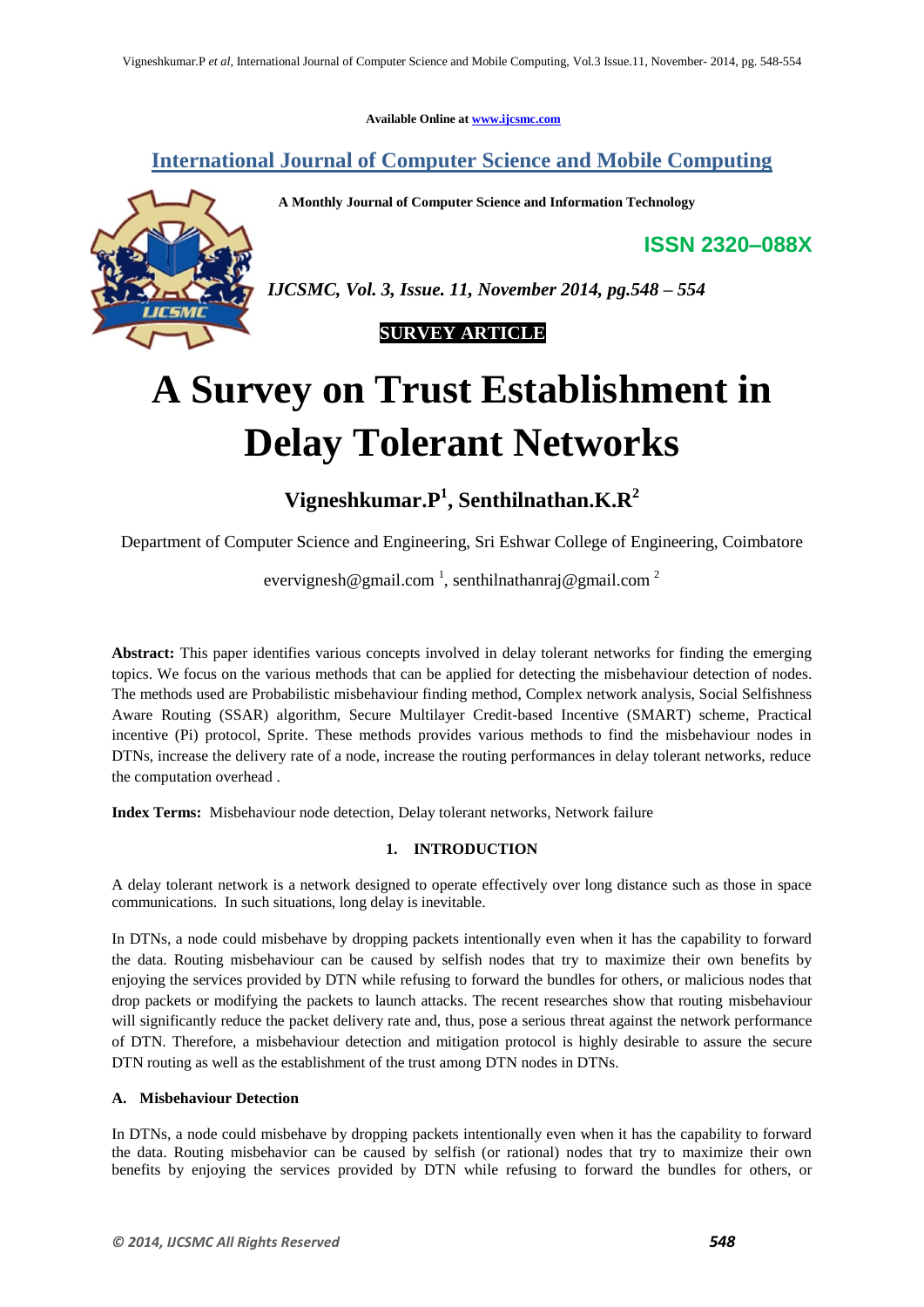malicious nodes that drop packets or modifying the packets to launch attacks. The recent researches show that routing misbehavior will significantly reduce the packet delivery rate and, thus, pose a serious threat against the network performance of DTN. Therefore, a misbehavior detection and mitigation protocol is highly desirable to assure the secure DTN routing as well as the establishment of the trust among DTN nodes in DTNs. Mitigating routing misbehavior has been well studied in traditional mobile ad hoc networks. These works use neighborhood monitoring or destination acknowledgement to detect packet dropping, and exploit credit-based and reputationbased incentive schemes to stimulate rational nodes or revocation schemes to revoke malicious nodes. Even though the existing misbehavior detection schemes work well for the traditional wireless networks, the unique network characteristics including lack of contemporaneous path, high variation in network conditions, difficult to predict mobility patterns, and long feedback delay have made the neighborhood monitoring based misbehavior detection scheme unsuitable for DTNs. This can be illustrated by Fig. 1, in which a selfish node B receives the packets from node A but launches the black hole attack by refusing to forward the packets to the next hop receiver C. Since there may be no neighboring nodes at the moment that B meets C, the misbehavior (e.g., dropping messages) cannot be detected due to lack of witness, which renders the monitoring-based misbehavior detection less practical in a sparse DTN.



Fig. 1 Black Hole attack in DTN

#### **Probabilistic misbehaviour detection scheme:**

The routing evidence auditing costs high for verification and in order to reduce the cost, we introduce a probabilistic misbehaviour detection scheme. It allows the trust authority to launch the misbehaviour detection at a certain probability. This advanced technique is motivated by the inspection game, a game based theoretical technique, will have the positive probabilities of inspection and noncompliance based on the unique nash equilibrium.

The algorithm shows the details of the proposed probabilistic misbehavior detection scheme. For a particular node i, TA will launch an investigation at the probability of pb. If i could pass the investigation by providing the corresponding evidences, TA will pay node i a compensation w; otherwise, i will receive a punishment C

| initialize the number of nodes $n$                                         |  |  |  |
|----------------------------------------------------------------------------|--|--|--|
| for $i\,1$ to n do                                                         |  |  |  |
| generate a random number $m_i$ from 0 to 10 <sup>n</sup> $\_$ 1            |  |  |  |
| if $m_i/10^n$ < <i>pb</i> then                                             |  |  |  |
| ask all the nodes (including node $i$ ) to provide                         |  |  |  |
| evidence about node <i>i</i>                                               |  |  |  |
| if BasicDetection( <i>i</i> , $S_{Stask}$ , $S_{Sforward}$ [t1, t2], R, D) |  |  |  |
| then                                                                       |  |  |  |
| give a punishment $C$ to node $i$                                          |  |  |  |
| else                                                                       |  |  |  |
| pay node $i$ the compensation $w$                                          |  |  |  |
| end if                                                                     |  |  |  |
| else                                                                       |  |  |  |
| pay node $i$ the compensation $w$                                          |  |  |  |
| end if                                                                     |  |  |  |
| end for                                                                    |  |  |  |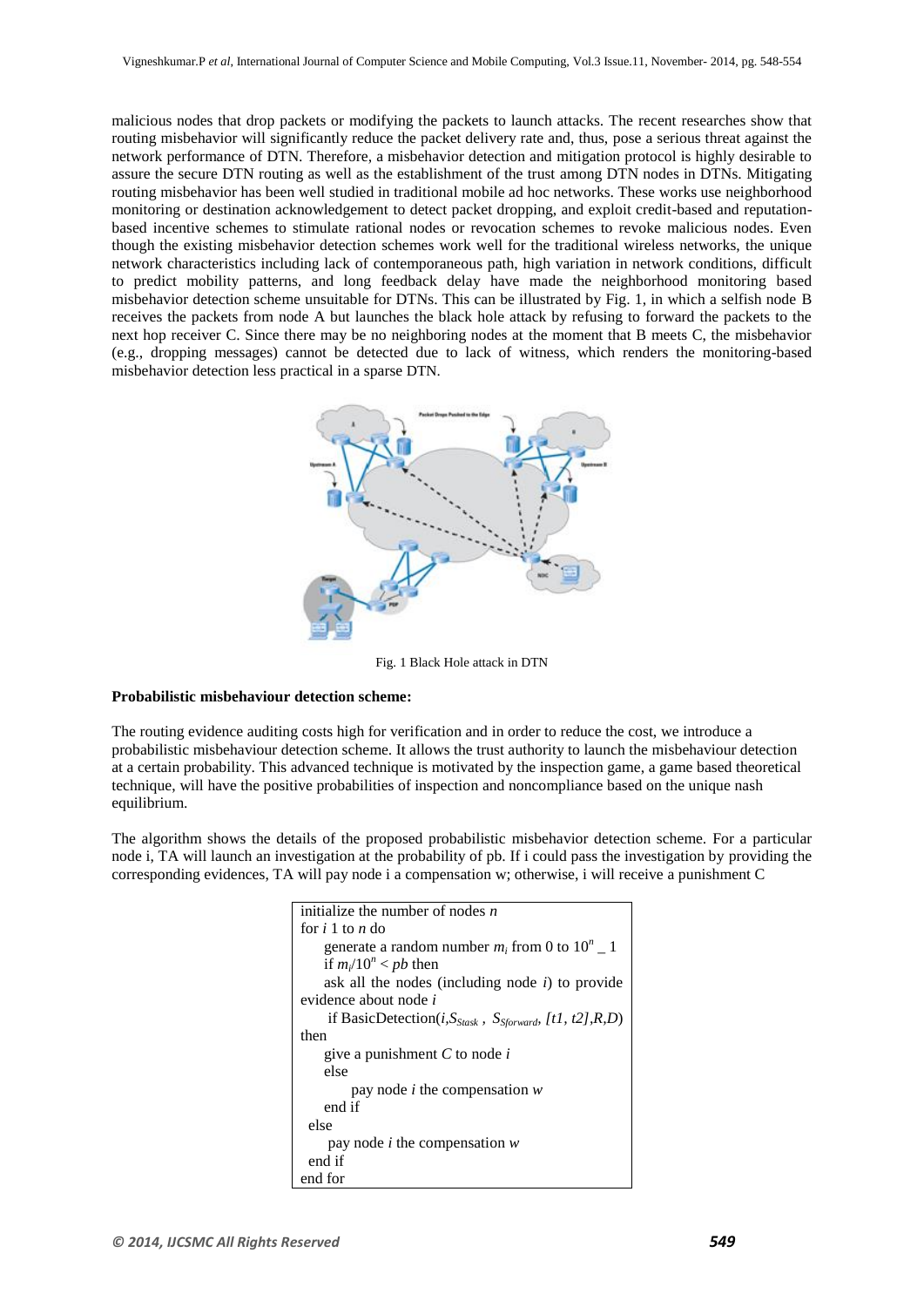#### **Game Theory:**

Before presenting the detailed inspection game, we assume that the forwarding transmission costs of each node *g* to make packet forwarding. It is also assumed that each node will receive a compensation *w* from TA, if successfully passing TA's investigation; otherwise, it will receive a punishment C from TA. The compensation could be the virtual currency or credits issued by TA; on the other hand, the punishment could be the deposit previously given by users to TA. TA will also benefit from each successful data forwarding by gaining *v.* In the auditing phase, TA checks the node Ni with the probability  $p_i^b$ . Since checking will incur a cost h, TA has two strategies, inspecting (I) or not inspecting (N). Each node also has two strategies, forwarding (F) and offending (O).

*G=<N, {si}, {πi}, {pi}>.*

- $N = \{N_0, N_1, \ldots, N_n\}$  *is the set of players*
- $S = \{s_{i0}, \text{si1}, \text{si2} \dots s_{in}\}\$ is the strategy set of the player  $N_i$ .
- *πi is the payoff of the ith player.*
- *Pi is a mixed strategy for player.*

## **B. Complex Network Analysis**

In DTN networks, forwarding decisions are generally made using locally collected knowledge about node behaviour to predict future contact opportunities.

In this work, demonstrate that Complex network analysis (CAN)-based DTN routing can offer significant performance benefits only if applied to social graphs exhibiting these properties. Furthermore, provide an efficient online algorithm to achieve this in a distributed fashion.

Evaluate SimBet and BubbleRap under a range of synthetic contact generation models (i.e., Small-World and Caveman) and real mobility traces. We show that good performance is consistently achieved only for a relatively narrow range of aggregation levels, where social graph structure closely reflects the underlying mobility structure.

Investigate different methods to identify this optimal operating point "on the fly". Specifically, we use clustering techniques to identify desirable patterns in observed node similarities, and then use concepts from spectral graph theory to maximize the modularity of such clusters, and compare the behavior of various contact models under different aggregation methods and levels.

A distributed online algorithm is presented that can adjust its contact graph mapping to achieve optimal performance, regardless of the mobility scenario or the specific routing protocol used.

In this paper, we have established the predominant importance of efficient mappings of mobility contacts to an aggregated social graph, which DTN algorithms using complex network analysis (CNA), can utilize to optimize forwarding decisions. Specifically, this aggregated social graph exhibits an optimal density where it best reflects the underlying social mobility and where performance benefits are maximized. Contrary to this, specific metrics and algorithms (e.g., for community detection, etc.) used by different CNA-based schemes seem to have a less prominent effect on performance. Finally, by mapping the problem to that of unsupervised clustering of observed node similarity values (online), we have shown that methods based on algebraic connectivity and cluster modularity can capture this optimal point in a robust manner both for synthetic models and real world traces. Using an algorithm based on these methods we can track this optimal point and achieve closed to offline performance, without prior knowledge. We believe that our preliminary findings and proposed solutions have a wider applicability for a large range of DTN data dissemination protocols based on social networks.

#### **C. Social Selfishness Aware Routing**

Existing routing algorithms for Delay Tolerant Networks (DTNs) assume that nodes are willing to forward packets for others. In the real world, however, most people are *socially selfish*; i.e., they are willing to forward packets for nodes with whom they have social ties but not others, and such willingness varies with the strength of the social tie. Following the philosophy of *design for user*, we propose a Social Selfishness Aware Routing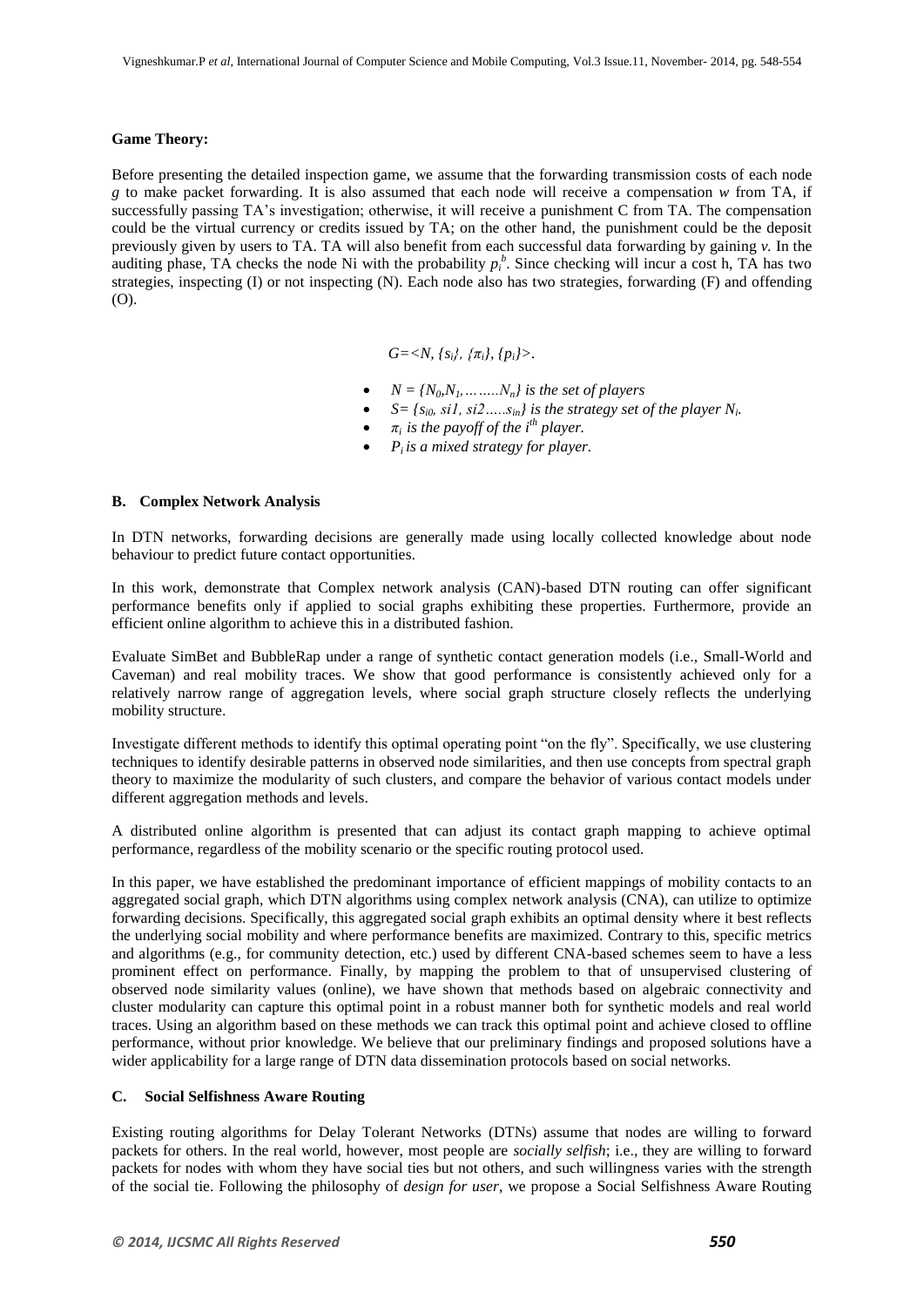(SSAR) algorithm to allow user selfishness and provide better routing performance in an efficient way. To select a forwarding node, SSAR considers both users' willingness to forward and their contact opportunity, resulting in a better forwarding strategy than purely contact-based approaches. Moreover, SSAR formulates the data forwarding process as a Multiple Knapsack Problem with Assignment Restrictions (MKPAR) to satisfy user demands for selfishness and performance. Trace-driven simulations show that SSAR allows users to maintain selfishness and achieves better routing performance with low transmission cost.



Social Selfishness Aware Forwarding

Fig. 2 SSAR Overview

| Compute the selfish gain g for any packet in $C$             |  |  |  |
|--------------------------------------------------------------|--|--|--|
| Sort C in the decreasing order of $g/l$ (Let <i>i</i> denote |  |  |  |
| the $i^{th}$ packet in C)                                    |  |  |  |
| for Packet <i>i</i> from 1 to $ C $ do                       |  |  |  |
| <b>if</b> $N$ is not in contact with $M$ anymore then        |  |  |  |
| break                                                        |  |  |  |
| end if                                                       |  |  |  |
| <b>if</b> $Li \geq l_i$ then                                 |  |  |  |
| Forward $i$ to $N$                                           |  |  |  |
| <b>for</b> Packet <i>i</i> from $i + 1$ to  C  do            |  |  |  |
| $Lj = li$                                                    |  |  |  |
| end for                                                      |  |  |  |
| else                                                         |  |  |  |
| continue                                                     |  |  |  |
| end if                                                       |  |  |  |
| end for                                                      |  |  |  |

Algorithm for MKPAR through SSAR

# **D. SMART**

In DTNs, the intermediate nodes on a communication path are expected to store, carry, and forward the intransit messages (or bundles) in an opportunistic way, which is called opportunistic data forwarding. Such a forwarding method depends on the hypothesis that each individual node is ready to forward packets for others. This assumption, however, might easily be violated due to the existence of selfish or even malicious nodes, which may be unwilling to waste their precious wireless resources to serve as bundle relays. To address this problem, we propose a secure multilayer credit-based incentive scheme to stimulate bundle forwarding cooperation among DTN nodes. The proposed scheme can be implemented in a fully distributed manner to thwart various attacks without relying on any tamperproof hardware. In addition, we introduce several efficiency optimization techniques to improve the overall efficiency by exploiting the unique characteristics of DTNs. Extensive simulations demonstrate the efficacy and efficiency of the proposed scheme.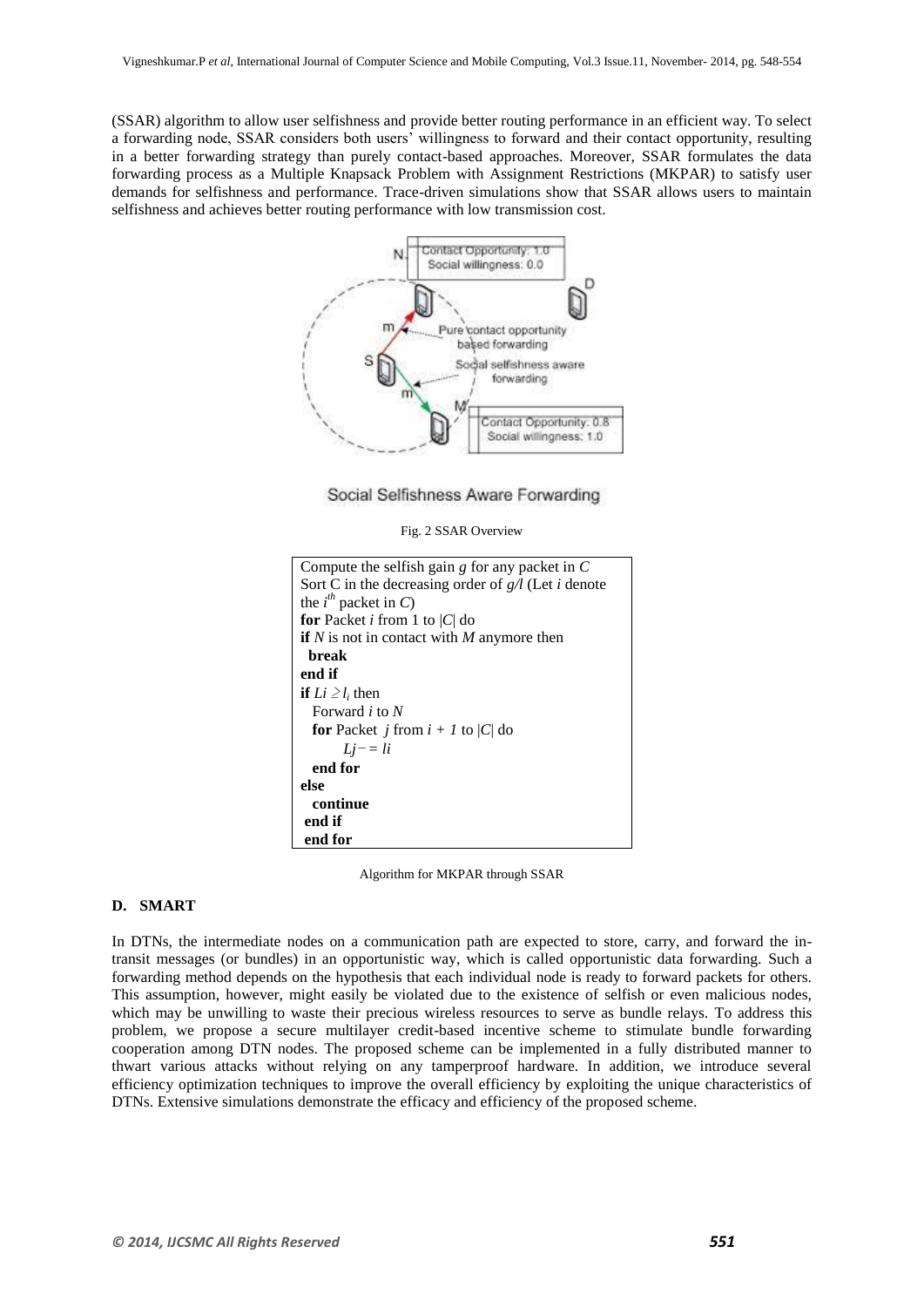## **Pairing Technique:**

SMART is based on bilinear pairing, which will be briefly introduced in the succeeding discussion. Let G be a cyclic additive group and GT be a cyclic multiplicative group of the same order *q*, i.e.,  $|G| = |GT| = q$ . Let *P* be a generator of G. We further assume that  $\hat{e}: G \times G \to G_T$  is an efficient admissible bilinear map with three properties.

1) **Bilinear.** For *a*, *b*  $E Zq^*$ ,  $\hat{e}(aP, bP) = \hat{e}(P, P)ab$ .

2) *Non* degenerate.  $\hat{e}(P,P) = 1_{GT}$ .

3) *Computable.* There is an efficient algorithm to compute  $\hat{e}(P1, Q1)$  for any P1,  $Q1 \in G$ .

## **Overview of SMART**

Before presenting our SMART scheme, we first introduce a naive multilayer coin scheme. In such a naive scheme, the data-forwarding process can also be regarded as a layered coin generation process. When a node sends its own messages, the node will lose credit (or virtual money) to the network because other nodes incur a cost to forward the messages. The bundle sender first generates the base layer of a layered coin and then sends it together with the original bundles to a certain number of downlink nodes. At each subsequent hop, each intermediate node generates a new endorsed layer based on the previous layered coin. It is obvious that, with layered coins, each hop of a successful data-forwarding process can easily be tracked. After that, each intermediate node periodically submits its collected layered coins to the VB, which can calculate credits for each intermediate node and make a charge on the bundle senders. Note that, since only the nodes on the successful delivery path are rewarded, each intermediate node can launch different kinds of attacks on this naive system. We progressively determine what SMART needs to prevent the various attacks.

SMART scheme is proposed to stimulate cooperation in packet forwarding for DTNs. Two efficiencyoptimization methods are evaluated to reduce the transmission and computation overhead. The SMART scheme is compatible to diverse existing routing schemes and is expected to improve the system performance of DTNs, which suffer from selfishness.

#### **E. Practical Incentive (Pi) Protocol**

Delay Tolerant Networks (DTNs) are a class of networks characterized by lack of guaranteed connectivity, typically low frequency of encounters between DTN nodes and long propagation delays within the network. As a result, the message propagation process in DTNs follows a store-carry and- forward manner, and the in-transit bundle messages can be opportunistically routed towards the destinations through intermittent connections under the hypothesis that each individual DTN node is willing to help with forwarding. Unfortunately, there may exist some selfish nodes, especially in a cooperative network like DTN, and the presence of selfish DTN nodes could cause catastrophic damage to any well designed opportunistic routing scheme and jeopardize the whole network. In this paper, to address the selfishness problem in DTNs, we propose a practical incentive protocol, called Pi, such that when a source node sends a bundle message, it also attaches some incentive on the bundle, which is not only attractive but also fair to all participating DTN nodes. With the fair incentive, the selfish DTN nodes could be stimulated to help with forwarding bundles to achieve better packet delivery performance. In addition, the proposed Pi protocol can also thwart various attacks, which could be launched by selfish DTN nodes, such as free ride attack, layer removing and adding attacks. Extensive simulation results demonstrate the effectiveness of the proposed Pi protocol in terms of high delivery ratio and lower average delay.

First, provide a fair incentive model in which selfish DTN nodes are stimulated to help forward bundles with credit-based incentive as well as reputation-based incentive. In the reward model, to achieve fairness, if and only if the bundles arrive at the destination node, the intermediate forwarding nodes can get credits from the source node. Furthermore, for the failure of bundle forwarding, those intermediate forwarding nodes still can get good reputation values from a trusted authority (TA).

Second, in order to guarantee the feasibility of the fair incentive model, use the layered coin model and verifiably encrypted signature techniques to provide authentication and integrity protection in the proposed Pi protocol.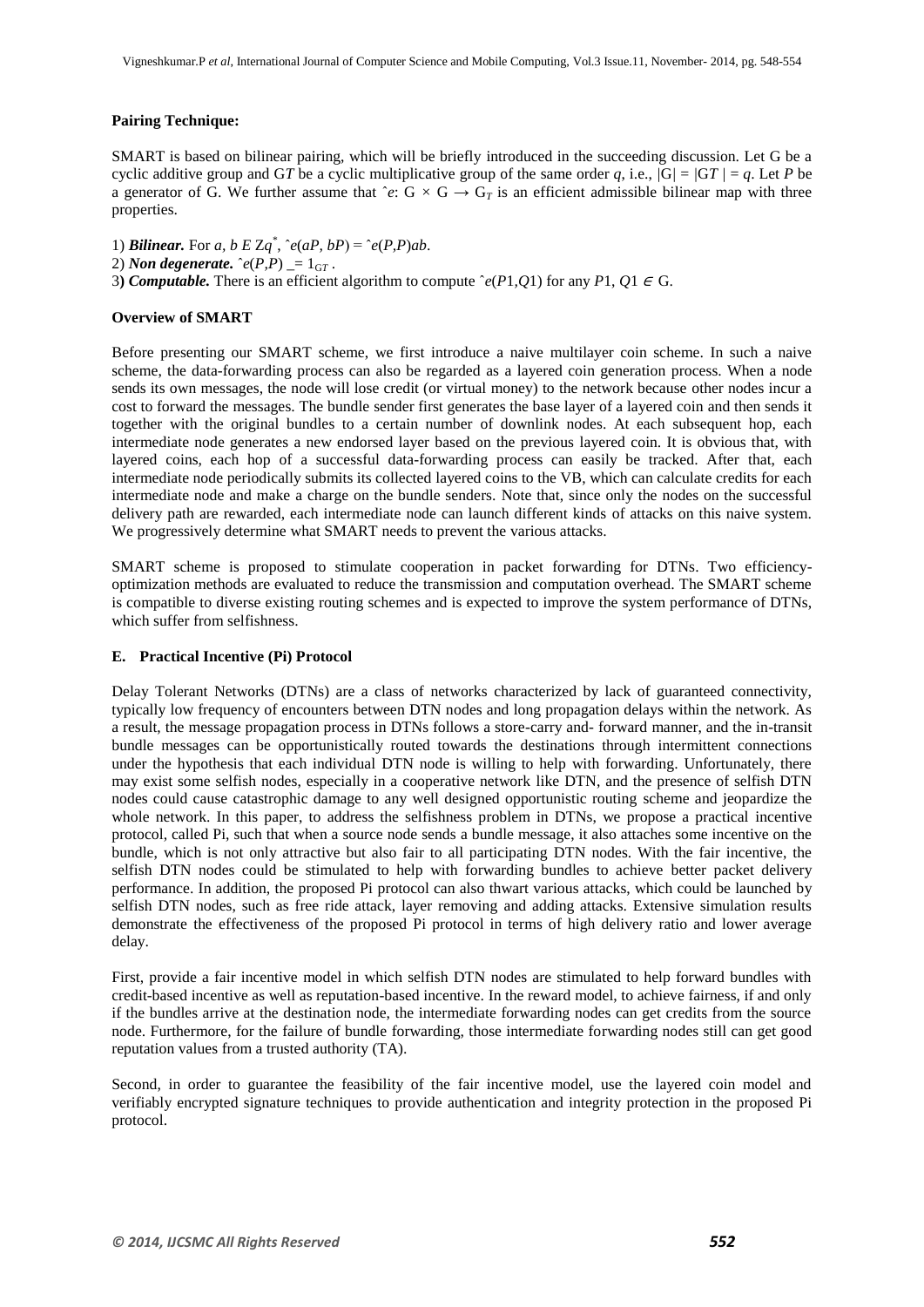Third, to confirm the effectiveness of the proposed Pi protocol, also develop a custom simulator built in Java to substantially show that the proposed Pi protocol can achieve the high delivery ratio and low average delay of DTNs when the high incentive is provided.

# **F. Sprite**

Mobile ad hoc networking has been an active research area for several years. How to stimulate cooperation among selfish mobile nodes, however, is not well addressed yet. In this paper, we propose Sprite, a simple, cheat-proof, credit based system for stimulating cooperation among selfish nodes in

mobile ad hoc networks. Our system provides incentive for mobile nodes to cooperate and report actions honestly. Compared with previous approaches, our system does not require any tamper proof hardware at any node. Furthermore, we present a formal model of our system and prove its properties. Evaluations of a prototype implementation show that the overhead of our system is small. Simulations and analysis show that mobile nodes can cooperate and forward each other's messages, unless the resource of each node is extremely low.

A system to provide incentive to mobile nodes to cooperate is proposed. Our system determines payments and charges from a game-theoretic perspective, and we showed that our system motivates each node to report its behavior honestly, even when a collection of the selfish nodes collude. We also modeled the essential component of our system as the receipt-submission game, and proved the correctness of our system under this model. As far as we know, this is the first pure-software solution that has formal proofs of security. Our main result works for packet forwarding in unicast, and we extended it for route discovery and multicast as well. We also implemented a prototype of our system and showed the overhead of our system is insignificant. Simulations and analysis of the power-and-credit-conservative nodes showed that the nodes can cooperate and forward each other's messages, unless the resource of the nodes is extremely low.

| S.No          | Methods                   | Usage                   |
|---------------|---------------------------|-------------------------|
| 1             | Misbehaviour              | Detecting               |
|               | Detection                 | Misbehaviour            |
|               |                           | Node                    |
| 2             | <b>Network</b><br>Complex | <b>Graph Mapping</b>    |
|               | Analysis                  |                         |
| $\mathcal{R}$ | Selfishness<br>Social     | Packet Forwarding       |
|               | <b>Aware Routing</b>      |                         |
| Δ             | <b>SMART</b>              | Layer                   |
|               |                           | Concatenation           |
| 5             | Incentive<br>Practical    | Authentication and      |
|               | Protocol                  | Integration             |
|               |                           |                         |
| 6             | Sprite                    | <b>Message Forecast</b> |

#### **2. CONCLUSION**

The paper describes the comparison and analysis between various methods involved in the detection of emerging topics. It also illustrates that there are many techniques that can be followed for detecting the misbehaviour, forwarding node and node weights. This kind of comparison reflects that the efficiency differs from each method. This paper shows the usage of misbehaviour detection scheme based on network failure.

#### **REFERENCES**

[1] Haojin Zhu, Zhaoyu Gao, Mianxiong Dong and Zhenfu Cao, "A Probabilistic Misbehavior Detection Scheme toward Efficient Trust Establishment in Delay-Tolerant Networks," IEEE TRANSACTIONS ON PARALLEL AND DISTRIBUTED SYSTEMS, Vol. 25, No. 1, January 2014.

[2] T. Hossmann, T. Spyropoulos, and F. Legendre, "Know the Neighbor: Towards Optimal Mapping of Contacts to Social Graphs for DTN Routing," Proc. IEEE INFOCOM '10, 2010.

[3] Q. Li, S. Zhu, and G. Cao, "Routing in Socially Selfish Delay-Tolerant Networks," Proc. IEEE INFOCOM '10, 2010.